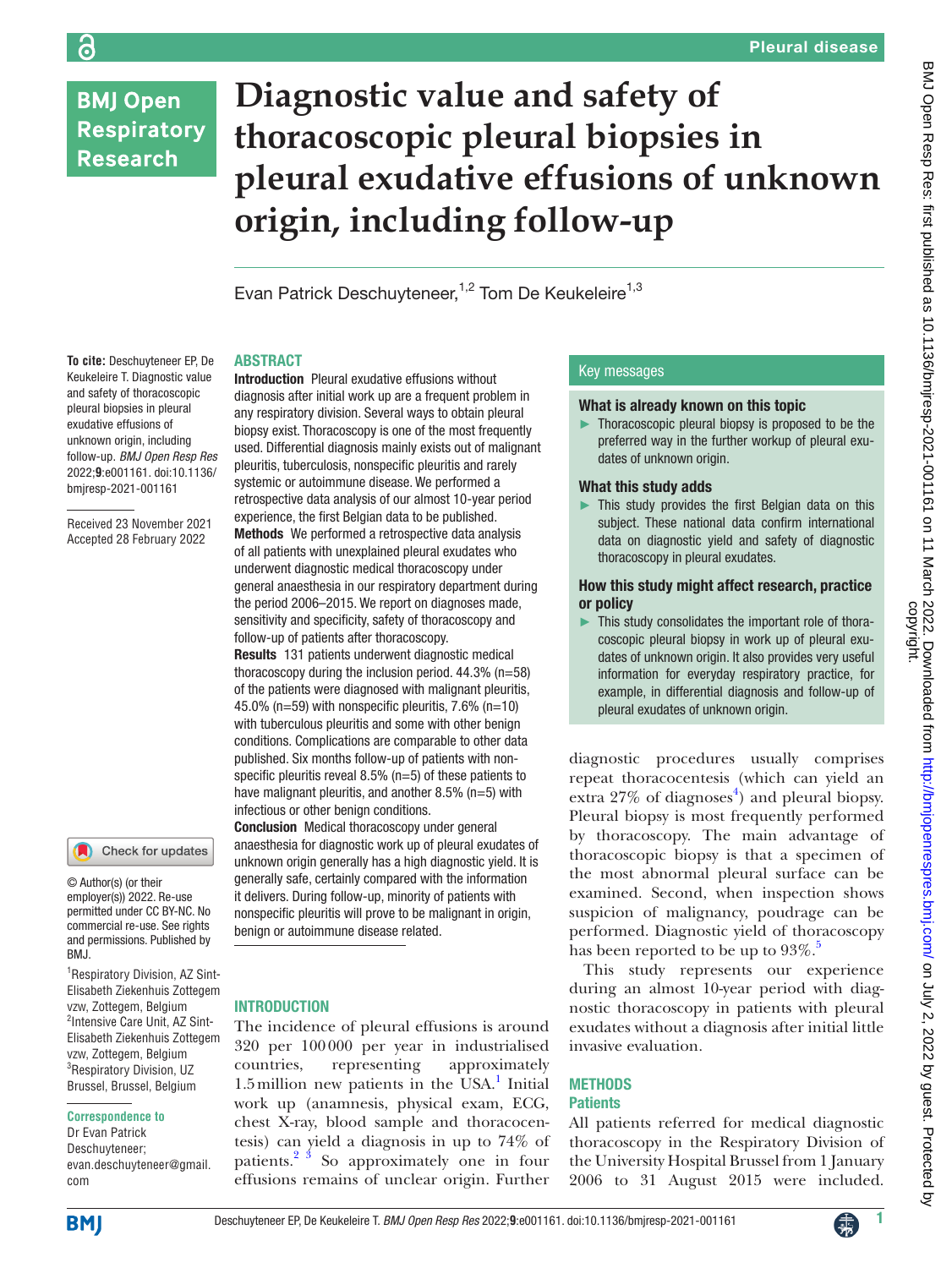Patients with an unexplained persisting pleural exudate, deemed fit enough for thoracoscopy and in whom a change in treatment could be expected, were referred. Patients' identification data were kept in a database. All patients in the database were analysed, no patients were excluded.

#### Patient and public involvement

Since this study has a retrospective design, patients nor the public were involved in the design.

#### Thoracoscopy procedure

All patients underwent general anaesthesia in the operating theatre, an experienced respiratory physician performed the procedure. Patients were intubated with a single lumen endotracheal tube with jet ventilation during lung deflation. Patients were placed in lateral decubitus, and after skin sterilisation blunt dissection was used to insert the rigid thoracoscope at nipple height, at the mid to anterior axillary line. Another opening was made to insert the biopsy forceps. Pleural space was inspected as completely as possible. Biopsies were taken at the most suspicious changes of the parietal pleura, and if the pleura seemed macroscopically normal, biopsies were taken in the posterior costodiaphragmatic sinus. At least four biopsies were sent for histological analysis, direct exam (including acid fast staining) and culture (including mycobacteria). Talc poudrage was performed when malignancy was suspected, using 2g of sterile talc. Before wound closure a chest tube was inserted, and put on suction afterwards. Daily chest X-ray was performed until tube removal.

#### Data collection and statistical analysis

Data collection was done in a retrospective way, based on the electronic patients files. We reviewed the files for important medical history, smoking habits, exposure to asbestos, number of diagnostic thoracocenteses or blind pleural biopsies before thoracoscopy and complications. Major complications were defined as needing intervention. Minor complications were defined as only needing supervision or prolonged treatment that was already in place.

The gold standard which we compared the diagnostic yield of thoracoscopy with was defined as follow-up of 6 months or more, or until a specific disease was diagnosed. The medical files of our hospital were consulted, and if follow-up was unavailable in our files, general practitioners were contacted by telephone, mail or email.

Length of stay was defined as the total days of hospitalisation in which the thoracoscopy took place, even if patients were admitted through emergency department.

Initial thoracoscopic diagnoses were divided as follows: malignancy, nonspecific pleuritis, mycobacterial infection, and other benign conditions. Malignant pleuritis was diagnosed when histological exam showed malignant

### <span id="page-1-0"></span>Table 1 Patient population properties Property N or mean %/SD No 131 Male sex 38.8 Mean age (years) 65.6 14.1 History of malignancy 51 38.9 History of tuberculosis 6 6 4.6 Smoking history (n=118) 71 60.2 Mean pack years in smokers 29 29 Right sided pleural effusion 71 54.2

Mean number of paracentesis 1.5 0.8 Blind pleural biopsy 9 7.2

cells in pleural biopsy. Mycobacterial infection was diagnosed when direct exam showed acid fast bacilli or culture showed mycobacteria. Benign asbestos related pleural effusion was diagnosed when pleural plaques were diagnosed without arguments for malignancy and no other diagnosis was withheld. Parapneumonic effusion or bacterial infection was diagnosed when pneumonia was present or pleural fluid or biopsy culture was positive, no other disease was diagnosed and pleural effusion regressed after treatment.

Statistical analysis was done with IBM SPSS Statistics V.23.0.0 for Mac OS. We calculated two sensitivities and specificities, 'minimal' and 'maximal'. 'Minimal' we defined as supposing that all patients that had less than 6 months of follow-up got a new diagnosis afterwards, and maximal as if they had not . For minimal sensitivities in different diagnostic categories, we supposed they all got a diagnosis in that category (eg, malignancy, mycobacterial infection or other benign condition).

#### **RESULTS**

#### Patient population

During the inclusion period, 131 patients underwent a diagnostic thoracoscopy. Patient characteristics are summarised in [table](#page-1-0) 1. Mean age was 65.6+−14.1 years, 58.8% were male. 60.2% were smokers (71 out of 118 patients, not recorded in 13 patients). All patients had a blood analysis, ECG, chest X-ray. Mean number of diagnostic thoracocentesis was 1.5±0.8 per patient, and 9 patients underwent blind pleural biopsy before thoracoscopy. Ultrasound was done when in doubt if safe thoracocentesis could be performed. Chest CT was frequently done, on discretion of the attending physician.

Significant medical history of the patient population is presented in [table](#page-2-0) 2. In 51 patients (38.9%) malignancy was noted in the medical history, 6 patients (4.6%) had been treated for tuberculosis. None had known autoimmune or systemic disease.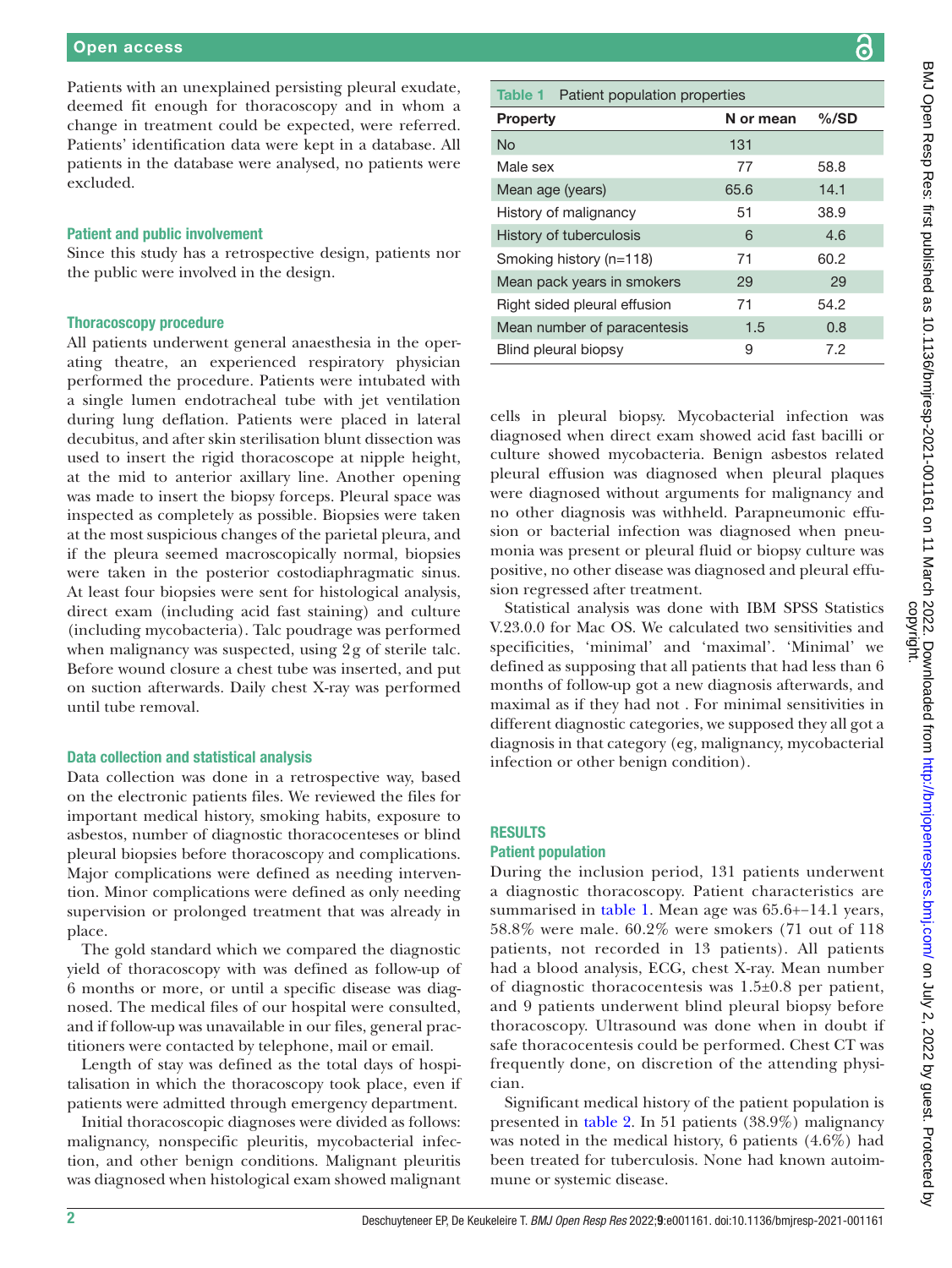<span id="page-2-0"></span>Table 2 Medical history of the patient population: malignancy, mycobacterial infection and autoimmune disease

| uiocuoc                               |                |               |
|---------------------------------------|----------------|---------------|
| <b>Diagnosis</b>                      | N              | $\frac{0}{0}$ |
| Malignancy                            | 51             | 38.9          |
| Pulmonary malignancy                  | 7              | 5.6           |
| <b>NSCLC</b>                          | $\overline{7}$ | 5.6           |
| Gynaecological malignancy             | 22             | 16.8          |
| Breast carcinoma                      | 20             | 15.3          |
| Ovarian carcinoma                     | 1              | 0.8           |
| Cervical carcinoma                    | $\overline{1}$ | 0.8           |
| Gastrointestinal malignancy           | 6              | 4.6           |
| Oesophageal carcinoma                 | 1              | 0.8           |
| Gastric adenocarcinoma                | 2              | 1.5           |
| Colonic carcinoma                     | 3              | 2.3           |
| Various malignancies                  | 13             | 9.8           |
| Prostate carcinoma                    | 4              | 3.1           |
| Testis carcinoma                      | 1              | 0.8           |
| Renal cell carcinoma                  | $\overline{2}$ | 1.5           |
| Lymphoma                              | 3              | 2.3           |
| Osteogenic sarcoma/leyomyosarcoma     | 2              | 1.5           |
| Thyroid hurtle cell carcinoma         | 1              | 0.8           |
| Multiple malignancies                 | 3              | 2.3           |
| Breast and renal cell carcinoma       | 1              | 0.8           |
| Breast carcinoma and CML              | $\mathbf{1}$   | 0.8           |
| ENT spinocellular carcinoma and NSCLC | 1              | 0.8           |
| Autoimmune or systemic disease        | $\overline{0}$ | 0.0           |
| Mycobacterial infection               | 6              | 4.6           |
| No specific medical history           | 74             | 56.5          |
| Total                                 | 131            | 100.0         |

All percentages are relative to the study population.

CML, chronic myeloid leukaemia; ENT, ear, nose and throat; NSCLC, non-small-cell lung carcinoma.

#### Pleural biopsy results

The detailed results of the thoracoscopic pleural biopsies are summarised in [figure](#page-3-0) 1. For reasons of simplicity, [figure](#page-3-0) 1 already contains diagnoses after follow-up as well. In 58 patients (44.3%) pleural biopsy showed malignancy. Primary pleural malignancy accounted for 25.9% of these malignancies, and 74.1% metastatic cancers. Main primary tumours were lung cancer (41.9%) and gynaecological tumours (30.2)%. The remaining 27.9% of metastatic pleural effusions are caused by various tumours. In 59 patients (45.0%) nonspecific pleuritis was diagnosed. Mycobacterial infection was diagnosed in 10 patients (7.6%) and other benign conditions were diagnosed in four cases (3.1%). These four cases existed out of benign asbestos-related pleural effusion,<sup>2</sup> and parapneumonic effusion.[2](#page-6-1)

#### Diagnoses after follow-up of 6 months or more

In the 59 patients with nonspecific pleuritis, follow-up showed a new diagnosis in 10 of them (16.9%). Of these new diagnoses five effusions were malignant in origin (50.0% of new diagnoses, 8.5% of 59 patients with initial diagnosis of nonspecific pleuritis). Mesothelioma was diagnosed by repeat thoracoscopy, metastatic ovarian and renal cell cancer by repeat thoracocentesis fluid cytology, cancer of unknown primary by CT-guided pleural biopsy, and metastatic breast carcinoma on autopsy. One new diagnosis was due to infection with m. tuberculosis (thus 10.0% of the new diagnoses, 1.7% of patients with initial diagnosis of nonspecific pleuritis) and four effusions were due to other benign disease (40.0% of the new diagnoses, 6.8% of patients with initial diagnosis of nonspecific pleuritis). These diagnoses existed of one due to bacterial infection, three due to autoimmune or systemic disease. In the remaining 49 patients without a new diagnosis, follow-up was less then 6 months in 15 patients. In one of these patients, the effusion regressed, in five it persisted. In the other nine patients, no information was available. In the other 34 cases with follow-up of more than 6 months (mean 46±32 months), the effusion regressed in 22 patients, in 8 it persisted, in 4patients no information was available.

#### Statistical analysis

#### Sensitivities and specificities

General and specific sensitivities and specificities, negative and positive predictive values are shown in [table](#page-3-1) 3.

General sensitivity for any diagnosis was minimally 80.9%, and 92.4%, maximally. Specificity was 100.0% for all diagnoses. Sensitivity for diagnosing malignancy was between 74.4%, and 92.1%, for mycobacterial infection between 38.5% and 90.9%, 0% for autoimmune or systemic disease, and between 17.4% and 50.0% for other benign conditions. Positive predictive value was 100.0%, negative predictive value range was 57.6%–83.1%.

#### Safety

Median length of hospital stay was 4days (IQR 3–14days). Complication data are presented in [table](#page-4-0) 4. Major complications were seen in six patients (4.6%), existing of trapped lung and (wound or pleural) infection and need for decortication (two), empyema with acute kidney injury and single need of dialysis (one), hospital-acquired pneumonia which needed transfer to ICU (one), deep venous thrombosis of the right arm (one) and repeat pneumothorax (one). Minor complications were seen in two patients (1.5%), existing out of important subcutaneous emphysema (one) and transient haemoptysis (one).

Mortality perioperatively was 0.0%, postoperative five patients died (or 3.8%). Mean age of deceased patients was 78 years old, with a mean stay of 19 days before thoracoscopy (general bad condition needing hospitalisation). Deaths were at postoperative day 2, 3, 5, 19 and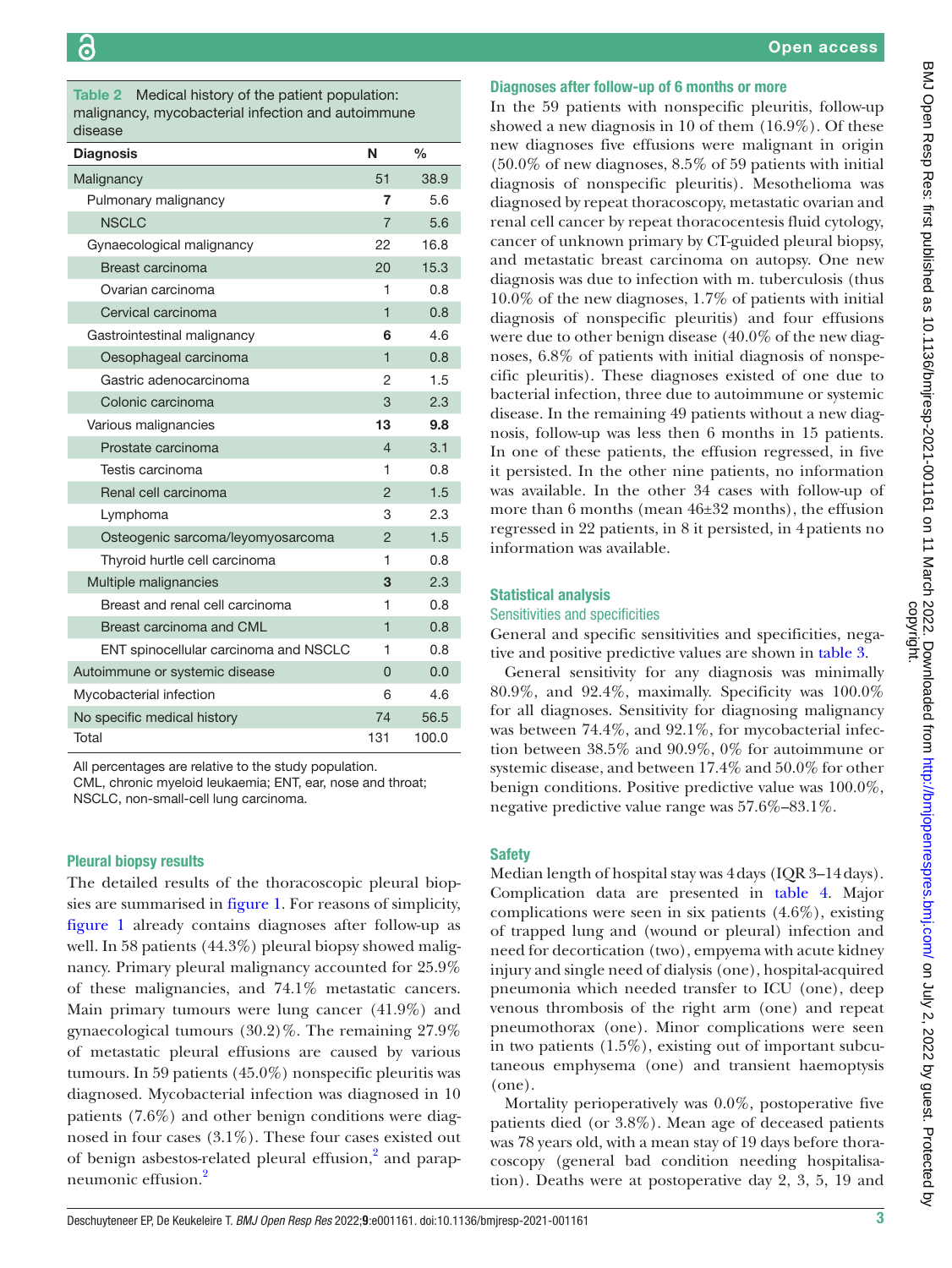

<span id="page-3-0"></span>23. Causes of death were aspiration or hospital-acquired pneumonia and respiratory insufficiency not otherwise specified.

#### **DISCUSSION**

Pleural effusion of unknown origin remains a frequent problem, with important implications. Thoracoscopy is frequently necessary, as well for diagnostic or therapeutic reasons.

These data represent our experience of medical thoracoscopy in a period of almost 10 years, the first Belgian

data to be published to my knowledge. The amount of patients is comparable to other studies. $6-8$ 

Out of 49 patients with nonspecific pleuritis 15 had less than 6 months of follow-up, and thus, we calculated a maximal and minimal sensitivity, as was done before in another study.<sup>[9](#page-6-5)</sup> Due to the little number of some diagnoses these parameters sometimes have a wide range, which makes it impractical for daily use. However, we think the sensitivity will be closer to the highest percentage, since we do not expect all patients with incomplete follow-up to have gotten a rare or missed diagnosis.

<span id="page-3-1"></span>

| General and specific sensitivities, positive and negative predictive values<br>Table 3 |             |                       |             |                      |  |  |
|----------------------------------------------------------------------------------------|-------------|-----------------------|-------------|----------------------|--|--|
| <b>Parameter</b>                                                                       | Minimal (%) | <b>Calculated as</b>  | Maximal (%) | <b>Calculated as</b> |  |  |
| Specificity                                                                            | 100.0       | $49/(49+0)$           | 100.0       | $49/(49+0)$          |  |  |
| Sensitivity                                                                            |             |                       |             |                      |  |  |
| General                                                                                | 80.9        | $(58+10+4+49-15)/131$ | 92.4        | $(58+10+4+49)/131$   |  |  |
| Malignancy                                                                             | 74.4        | $58/(58+5+15)$        | 92.1        | $58/(58+5)$          |  |  |
| Mycobacterial infection                                                                | 38.5        | $10/(10+1+15)$        | 90.9        | $10/(10+1)$          |  |  |
| Other benign conditions                                                                | 17.4        | $4/(4+4+15)$          | 50.0        | $4/(4+4)$            |  |  |
| Autoimmune-systemic disease                                                            | 0.0         | $0/(0+3+15)$          | 0.0         | $0/(0+3)$            |  |  |
| Bacterial infection/parapneumonic                                                      | 11.1        | $2/(2+1+15)$          | 66.7        | $2/(2+1)$            |  |  |
| Benign asbestos-related pleural effusion                                               | 11.7        | $2/(2+0+15)$          | 100.0       | $2/(2+0)$            |  |  |
| Positive predictive value                                                              | 100.0       | 72/72                 | 100.0       | 72/72                |  |  |
| Negative predictive value                                                              | 57.6        | $(49 - 15)/59$        | 83.1        | 49/59                |  |  |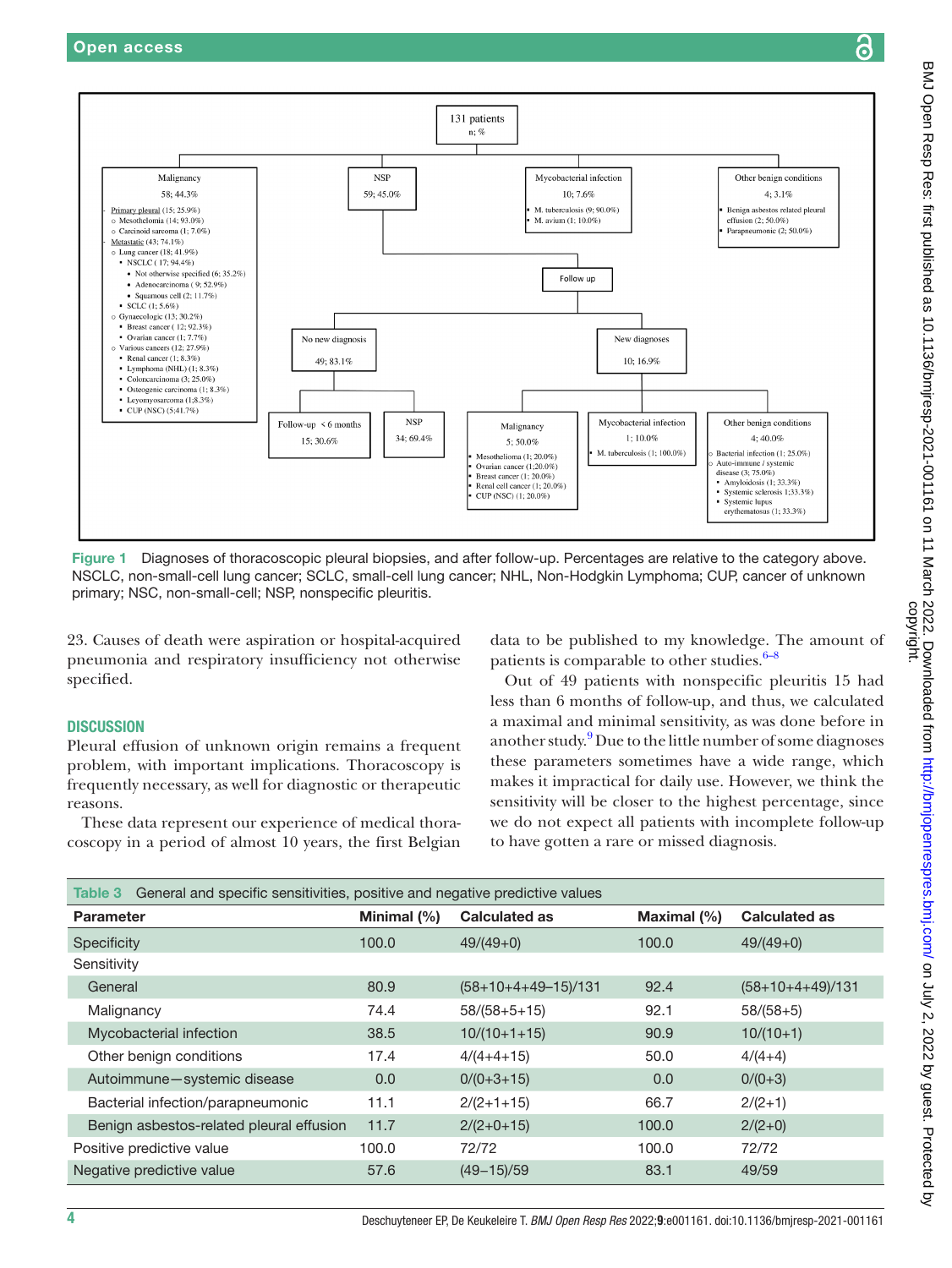<span id="page-4-0"></span>

| Table 4 Safety data                                                      |       |      |
|--------------------------------------------------------------------------|-------|------|
| Safety data                                                              | N     | $\%$ |
| <b>Mortality</b>                                                         | 5/131 | 3.8  |
| Peroperatively                                                           | Ω     |      |
| Same admission (postoperative day 2, 3, 5<br>5, 19, 23)                  |       |      |
| Major complication                                                       | 6/131 | 4 6  |
| Trapped lung with empyema, needing<br>decortication and chronic dialysis | 2     |      |
| Empyema, acute renal insufficiency and<br>dialysis once                  | 1     |      |
| Trapped lung, persisting wound infection 1<br>and decortication          |       |      |
| Repetitive pneumothorax                                                  | 1     |      |
| Pneumonia, needing ICU admission                                         | 1     |      |
| Minor complication                                                       | 2/131 | 1.5  |
| Important subcutaneous emphysema                                         | 1     |      |
| Transient haemoptysis                                                    | 1     |      |

ICU, Intensive Care Unit.

Thoracoscopy was performed under general anaesthesia, so in this discussion we tried as much as possible to compare to other studies in which thoracoscopy was performed under general anaesthesia.

#### Sensitivity analysis

#### General sensitivity

General sensitivity in our data was between 80.9% and 92.4%. This is comparable to the sensitivity of 93% in the recent meta-analysis of Wei *et al*, however, for local anaesthesia thoracoscopy.<sup>7</sup> Sensitivities for video assisted thoracoscopy under general anaesthesia are, however, in the same range or a little higher (ranging from 82.3% to  $95.2\%$ ).<sup>8</sup>  $10-12$ 

Negative predictive value range is 57.6%–83.1% for any diagnosis, which is comparable to 76% of McDonald *et*   $a^8$  $a^8$  but probably a bit lower than 85%–90% in Menzies *et al*. [9](#page-6-5) (95%CI 84% to 96%and 78% to 92%, depending on possible diagnoses in patients lost to follow-up).

#### Specific sensitivities

Sensitivity for malignant pleuritis was high (92.0%), but a little lower than in other studies  $(94.0\% - 95.0\%)$ .<sup>[12 13](#page-6-8)</sup> Sensitivity for mesothelioma in our study was a lot higher than in the meta-analysis of Wei *et al* (93.3% vs 42.0%), for unclear reasons (eg, percentage of mesothelioma was even less than in Valsecchi *et*  $a^{\hat{b}}$ , which study was however not included in the meta-analysis of Wei *et al*). It is however comparable to 90.9% in Ferrer *et al*. [13](#page-6-9)

The malignancies diagnosed during follow-up were one mesothelioma, two gynaecological cancers, one primary renal cell cancer and one cancer of unknown primary tumour. So, in our study, there seems to be no specific primary cancer type that is missed frequently, in

contradiction with the data of several other studies, in which frequently malignant mesothelioma or metastatic pulmonary carcinoma were diagnosed.<sup>914-16</sup>

Sensitivity was 90.9% for tuberculous pleuritis, and not  $100\%$  $100\%$  as in another study<sup>1</sup> due to one missed case, which was diagnosed with a thoracoscopic lung biopsy. In a Turkish study, even after all patient got a closed pleural biopsy first, also 1 case of tuberculosis was missed on thoracoscopic pleural biopsy.<sup>[17](#page-6-10)</sup>

Sensitivity for other benign conditions was very low, as has also been described elsewhere.<sup>1 9 12 18 19</sup> This concerns most frequently patients with benign asbestosrelated pleural effusion, and autoimmune disease such as systemic lupus erythematosus and rheumatoid arthritis. This is probably due to aspecific histological findings in these diseases, due to not well understood pathophysiology[.20](#page-6-11) Some diagnostic clues of these rare diseases are described by Boutin *et al* and by Anevlavis *et al*. [18 20](#page-6-12)

#### Diagnoses made on pleural biopsy

The 44.3% of patients with malignant pleuritis is in the range of other studies (60.0%, 54.0%, 44.2%, 36.6%).  $891217$ Of course this also depends on previous diagnostic work up before thoracoscopy (eg, imaging, number of thoracentesis, closed pleural biopsy), but also on your patient population, and if the data were collected in TB-endemic countries. $^{21}$  We have a higher percentage of nonspecific pleuritis compared with these other studies, and lower percentage of other benign conditions. We however have no empyema, haemothorax nor heart failure, which is prevalent in some other studies.<sup>9 12</sup> Neither do we have (clinical) probable diagnoses, but only certain diagnoses, and we categorised all these uncertain diagnoses as nonspecific pleuritis.

#### Follow-up of non-specific pleuritis

In our study, in 59 patients with nonspecific pleuritis 5 (8.5%) were diagnosed with malignant pleuritis afterwards. This is practically the same as in a previous study of our department with a mean follow-up of 32.9 months, which showed 5 patients (8.3%) of malignancies diagnosed afterwards,  $\frac{16}{2}$  of them being mesothelioma.

This is also comparable to two other studies, in which both 5% of malignancy was diagnosed during follow-up,  $^{14}$  15 however, in other studies up to 25% of malignancy was found, $2^{22}$  23 in the latter after a mean period of 6 months. In another study in a tertiary referral hospital with high incidence of mesothelioma 12% showed to have malignant pleural effusion, all of them mesothelioma related, and mean follow-up until diagnosis was  $9.8$  ( $\pm 4.6$ ) months.<sup>24</sup> In another study in which 86 patients were followed up for approximately 5 years, 3.5% patients showed to have malignancy within the first year of follow-up, all of them mesothelioma. $25$  Janssen *et al* found 14.9% malignant pleuritis, diagnosed after a mean follow-up of 8.7 months, almost 1 in three being mesothelioma.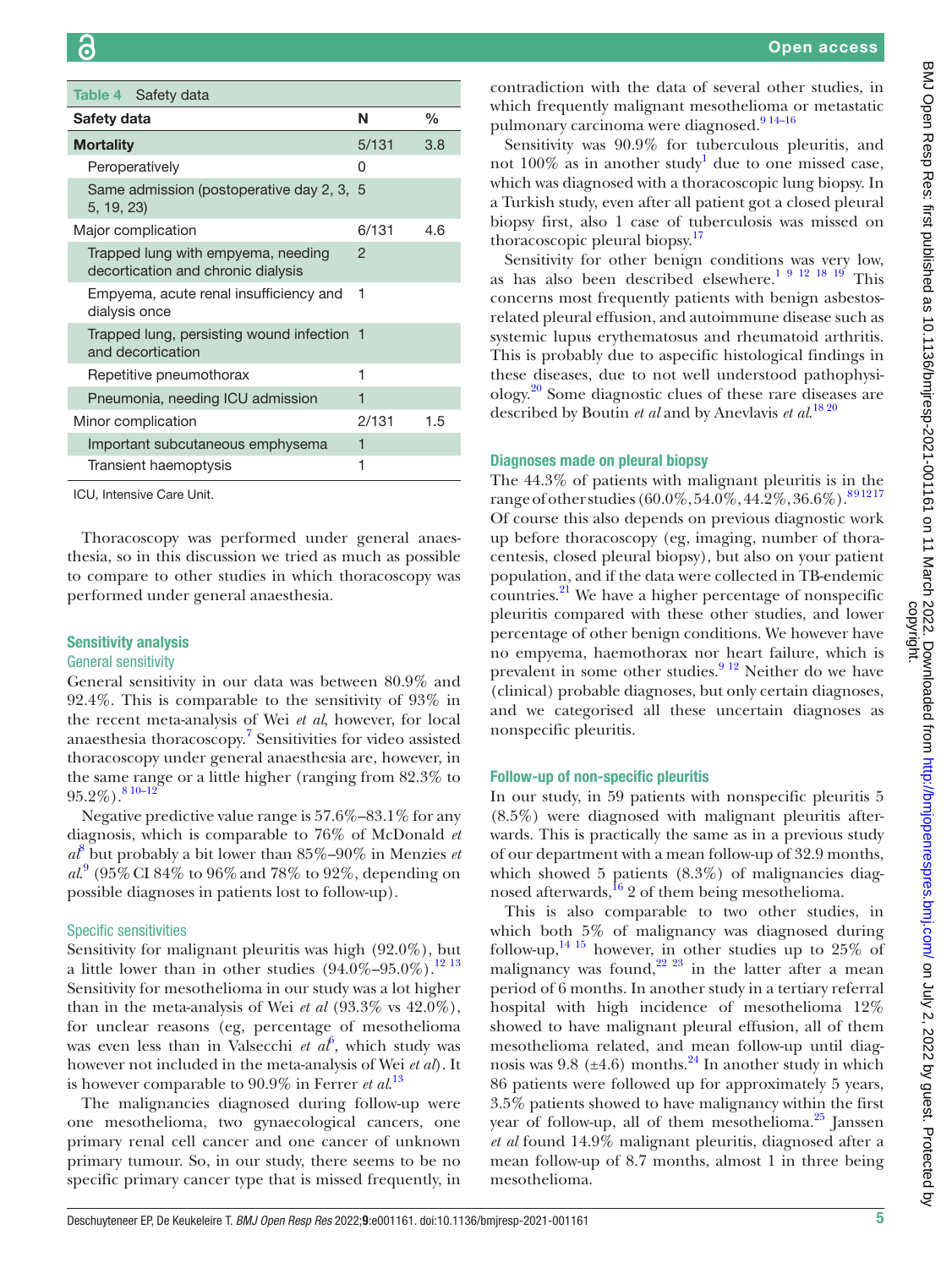The high percentage of mesothelioma is again contradictory to our data, in which we found multiple types of metastatic cancers, and no majority of mesothelioma.

We chose a 6-month period of follow-up, which, comparing to other studies, might have been short and it is possible we missed some malignancies. This decision was made because of the retrospective nature of our study, and for a longer period of follow-up ranges of sensitivities would have been even bigger (more loss to follow-up). However, our percentage of malignancy is almost exactly the same as in Venekamp *et al*, in which the follow-up was almost 33 months, and certainly comparable to some of the studies mentioned above. Most malignancies are diagnosed within 1year after thoracoscopy, and rarely later. Number needed to detect one malignancy during the first year after thoracoscopy was calculated as 18, and afterwards 250.[15 17 25](#page-6-19)

In our data persisting pleural effusion was seen in 26.5% (another 9 patients loss to follow-up), and in 22 of 34 patients with follow-up of more than 6 months the effusion regressed, (mean time of 7 months). In two other studies, persistence or reappearance ranged from 12.5% to  $16.7\%$ .<sup>[14 16](#page-6-15)</sup>

#### **Safety**

Median length of stay was 4days, which is 1day longer than the study of McDonald *et al*. [8](#page-6-7) However, in their study, patients admitted more then 2days before thoracoscopy were excluded from analysis of length of stay, which was not the case in our data set. Since the IQR is from 3 tot 14 days, the rather long median length of stay seems to have been caused by a minority of patients with unusual long length of stay.

Mortality in our study was 3.8%, with a mean age 78years, and all of these patients were admitted urgently before diagnosis of pleural effusion. According to the standards of the British Thoracic Society and the Society of Cardiothoracic Surgeons in Great Britain and Ireland (BTS/SCTS) mortality should be less than 1.6%. As two of five deceased patients died on postoperative day 19 and 23, one could argue if this due to thoracoscopy, and it seems mortality in our study was not only due to the thoracoscopic procedure, but also due to underlying disease and general weak condition.[10](#page-6-20) In Harris *et al*, mortality was  $6\%$  during hospitalisation.<sup>12</sup>

Major complication rate in our study was 4.6%, which is higher than the standards of BTS/SCTS  $(<2\%)$ .<sup>[10](#page-6-20)</sup> However, in other studies, major complication rates ranged from 1.9% to 15.0%.<sup>5 8 12</sup> 26 Definition of major and minor complications is not always clearly stated and can be different between studies. Also, it is not always noted if (and which proportion of) patients are hospitalised electively or urgently because of symptoms. The latter could indicate a worse general condition. These two reasons make it difficult to compare complication rates.

Minor complication rate was 1.5%, which is a lot less than reported in the studies of Colt and Harris *et al* (5.7% and  $8.0\%$ , respectively).<sup>512</sup>

#### Strengths and limitations

Our data collection was performed retrospectively from a single tertiary centre. Given the retrospective nature, we relied on data in the patients' files, with the inherent limitations. Follow-up was 6months, after which we possibly missed some diagnoses. We also have some patients lost to follow-up, generating statistical uncertainty. The number of patients included is not very big, but certainly comparable to other studies. We have no probable diagnoses, only certain diagnoses, which makes our data more robust than some other studies.

#### **Generalisability**

This is a single-centre study, performed by an experienced respiratory physician during a period of almost 10years. Although this certainly limits generalisability, given the data are comparable to studies in multiple other countries, we think these results should be rather generalisable in the same setting and region.

#### **CONCLUSION**

Pleural effusion without diagnosis after initial evaluation is a frequent problem in a respiratory division, for which thoracoscopic pleural biopsy is regularly necessary. Our data, which are the first Belgian data published, represent our experience with medical thoracoscopy. These data are comparable to other studies, as well in diagnostic yield, in diagnoses made, and safety data. Medical thoracoscopy has a high diagnostic yield, and is generally safe, certainly compared with the diagnostic and therapeutic importance. If malignant pleuritis is diagnosed after a diagnosis of nonspecific pleuritis, usually it is within 1year, rarely within 2years. Follow-up after diagnosis of nonspecific pleuritis should preferably be 2years.

Acknowledgements We would like to thank Prof. Dr. Vincken W, head of the Respiratory Division of UZ Brussel at the time of the study, for supervising this study.

Contributors TDK performed all the thoracoscopic procedures, and kept the patients' identification data in a database. He provided and cared for study patients. EPD assisted TDK for part of the thoracoscopic procedures, and afterwards collected all the data, when necessary contacted the general practitioners, did the statistical analyses and wrote the article. He also cared for the study patients. EPD is the corresponding and submitting author, and guarantor.

Funding The authors have not declared a specific grant for this research from any funding agency in the public, commercial or not-for-profit sectors.

Competing interests None declared.

Patient and public involvement Patients and/or the public were not involved in the design, or conduct, or reporting, or dissemination plans of this research.

Patient consent for publication Not applicable.

Ethics approval Ethics Committee UZ Brussel Reference ID: 2015/385.

Provenance and peer review Not commissioned; externally peer reviewed.

Data availability statement Data are available on reasonable request.